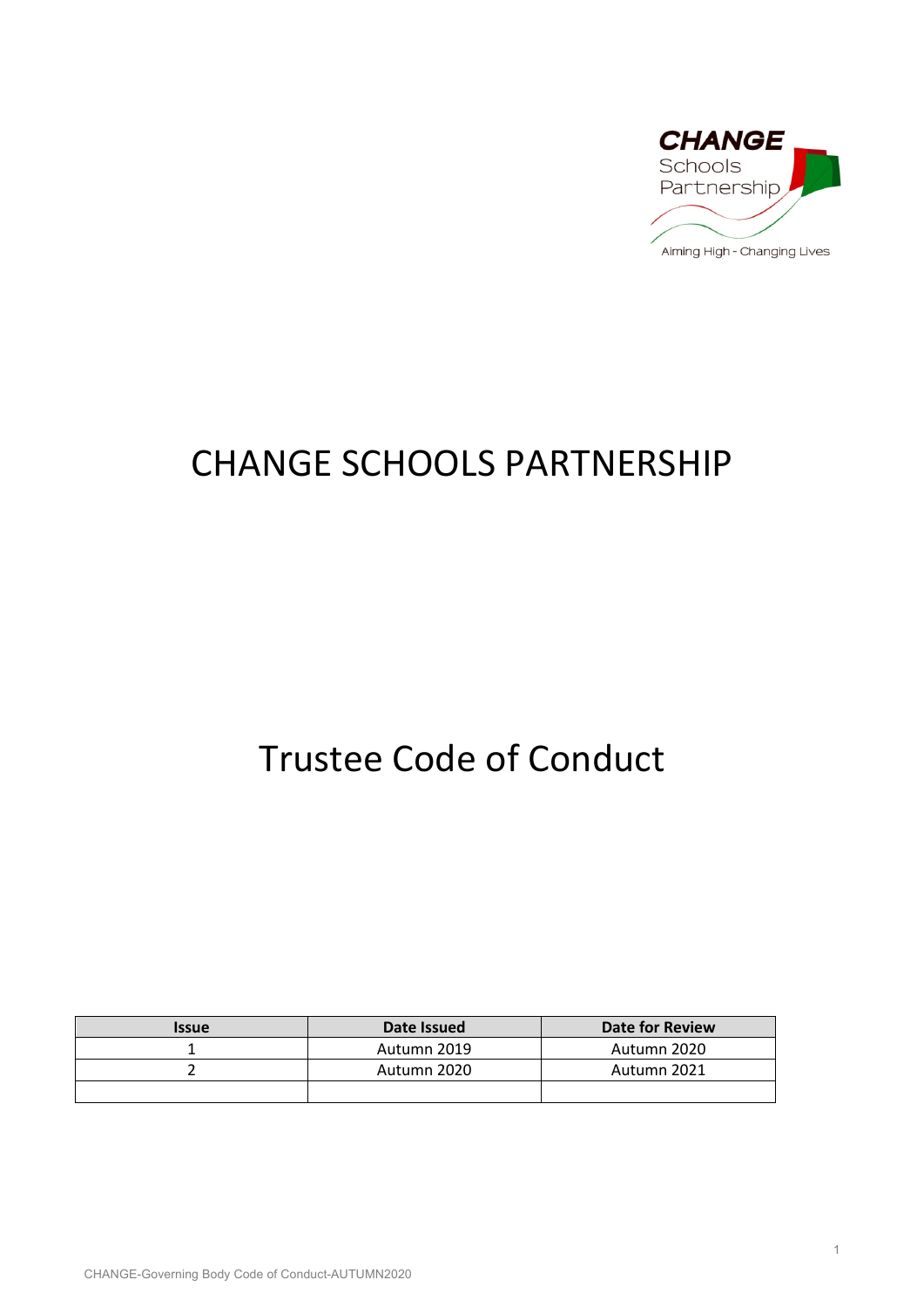# **Contents**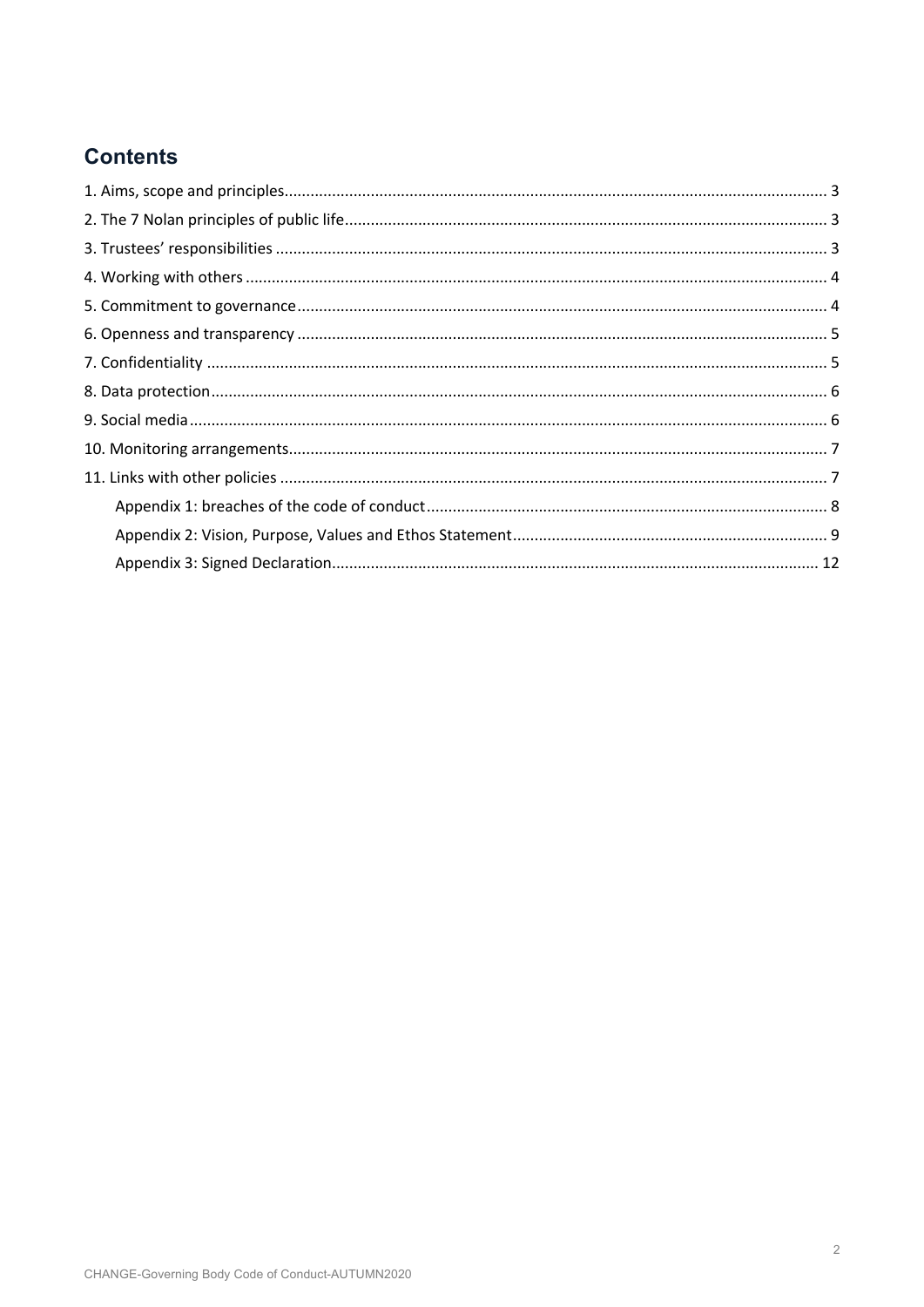# **1. Aims, scope and principles**

This policy aims to set and maintain standards of conduct that we expect all trustees to follow.

By creating this policy, we aim to ensure that trustees carry out their role with honesty and integrity, and help us to ensure our school is an environment where everyone is safe, happy and treated with respect.

The code is based on the Governance Handbook. It should be read alongside our constitutional documents (e.g. our Articles of Association and Scheme of Governance).

Failure to follow the code of conduct may result in disciplinary action being taken, as set out in the appendix.

Please note that this code of conduct is not exhaustive. If situations arise that are not covered by this code, trustees will use their judgement and act in the best interests of the school and its pupils.

## **2. The 7 Nolan principles of public life**

As trustees, we will follow these principles set out by the government at all times. They apply to anyone who holds a public office:

- **Selflessness** we will act in the public interest
- **Integrity** we will not act or take decisions to gain financial or other material benefits for ourselves, our family, or our friends. We will declare any conflict of interests
- **Objectivity** we will act and take decisions impartially, fairly, and on merit. We will use the best evidence and avoid discrimination or bias
- **Accountability** we understand that we are accountable to the public for our decisions and actions. To make sure of this, we will be scrutinised where necessary
- **Openness** we will act and take decisions openly and transparently. We will not withhold information from the public unless there are clear and lawful reasons for doing so
- **Honesty** we will be truthful
- **Leadership** we will actively promote and support the above principles and will challenge poor behaviour wherever it happens

# **3. Trustees' responsibilities**

The 3 functions of our board are to:

- Hold executive leaders to account for the educational performance of the schools and its pupils
- Ensure clarity of vision, ethos and strategic direction of the trust
- Oversee the financial performance of the trust and make sure money is well spent

In order to do this effectively, as individuals we will:

- Understand the responsibilities of trustees as directors under company law and trustees under charity law
- Fulfil the expectations of a good employer and the contract of trust between the employer and those who are employed
- Understand and respect the distinction between the role and responsibilities of the board and those of the executive/school leaders
- Set and maintain an ethos of high expectations for everyone in the school community, including in the conduct and the professionalism of the board itself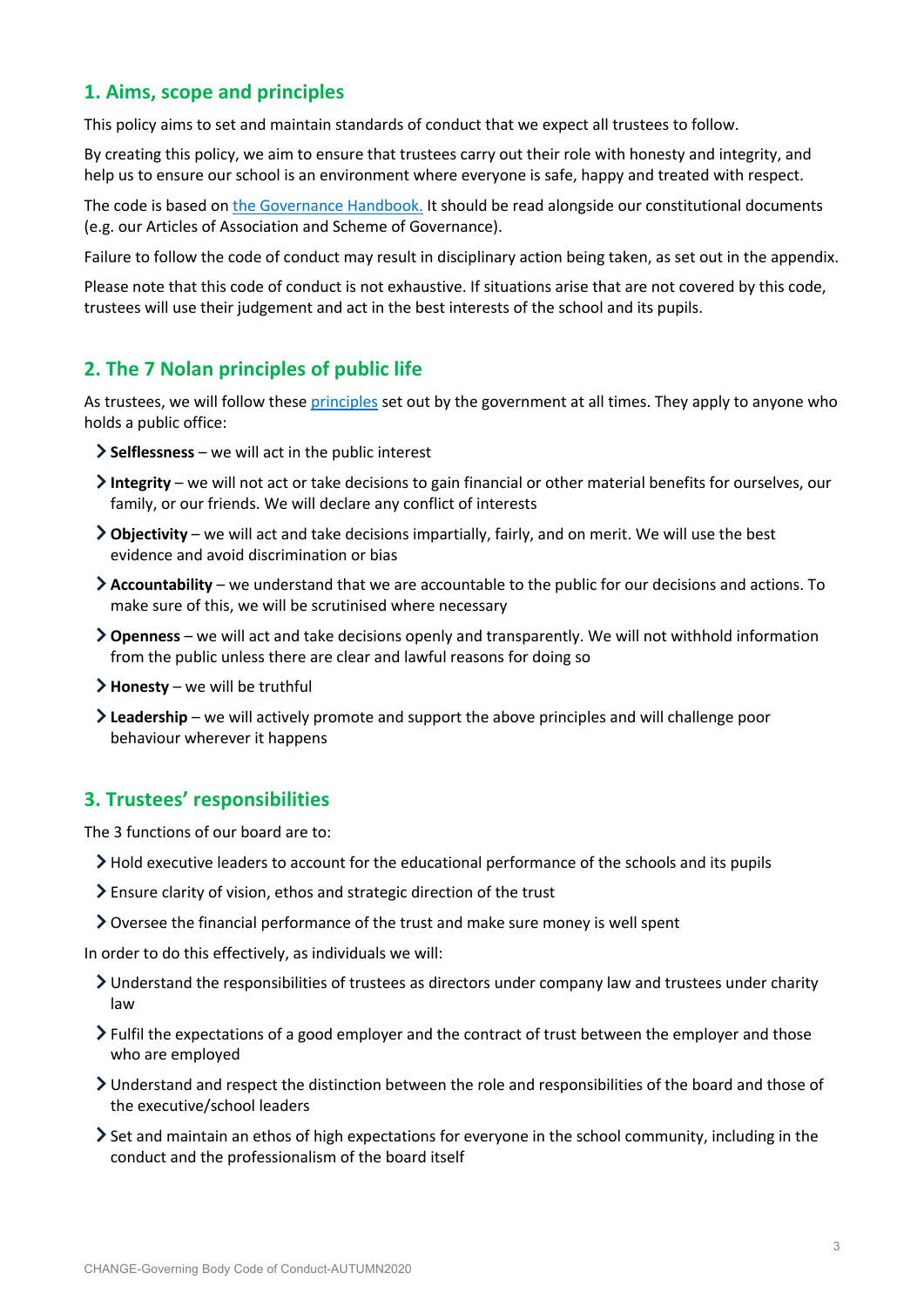- $\triangleright$  Preserve and develop the character of the trust
- Not undermine fundamental British values, including democracy, the rule of law, individual liberty and mutual respect, and tolerance of those with different faiths and beliefs
- Operate and make decisions in the best interests of pupils, informed by the views and needs of our key stakeholders (pupils, parents, staff, the local community and the local authority)
- Follow the trust's policies and procedures, and the procedures of the trust as set out in relevant legislation, statutory guidance, and the trust's constitutional documents
- Take responsibility for our self-evaluation, regularly reviewing our board's performance, constitution and skillset
- $\sum$  Take part in any training or development required to fill any gaps in the skills we need for effective governance
- Understand that where responsibility has been delegated, the board as a whole remains accountable and that important decisions relating to core functions will be made by the full board
- $\geq$  Comply with relevant guidance and legislation and our funding agreement that sets out how we must manage our trust's money, and procure goods and services
- $\geq$  Act with integrity and transparency when making financial decisions, and understand that our financial management and decision-making will be scrutinised and audited
- Declare all gifts worth more than £25.00 and record them on the gifts and hospitality register. We will not accept bribes
- $\triangleright$  We will work to actively identify and manage risks to the trust

## **4. Working with others**

We will:

- Support and strengthen school leadership by providing constructive challenge to leaders, and holding them to account
- Respect the role of the executive/school leaders and avoid routine involvement in operational matters
- Respect each other's views
- Work together as a board to develop effective relationships with stakeholders
- Engage meaningfully with the communities we serve and understand that we are answerable to these stakeholders
- Follow the Equality Act 2010, and apply the principles of fairness and equality in everything we do

### **5. Commitment to governance**

We:

- Will attend all meetings where possible. Where we cannot attend, we will explain our valid reason and give suitable notice
- Understand and accept the time and workload commitments of the role
- Understand that work should be shared among members and that all trustees are expected to take an active role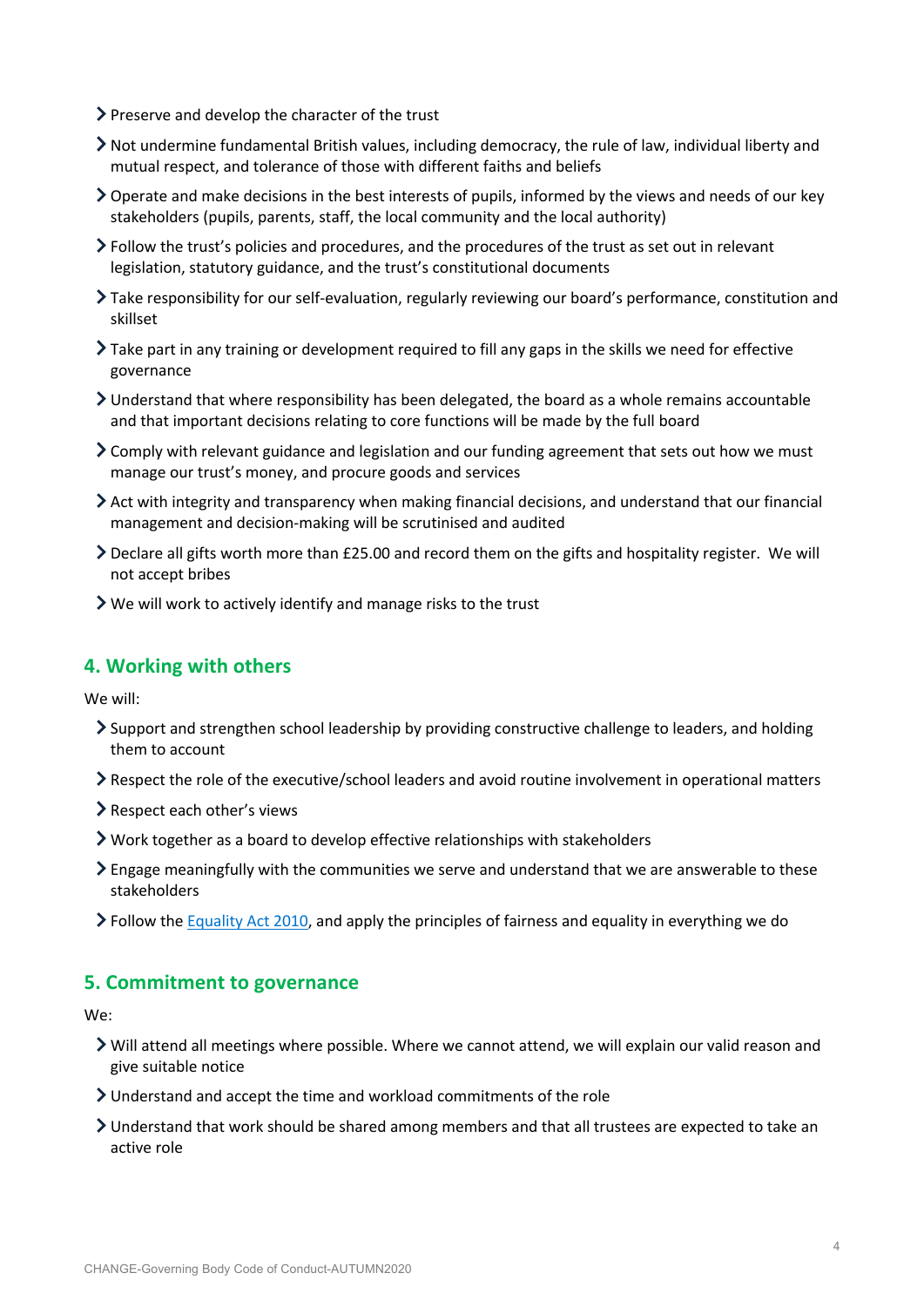- Will prepare ahead of meetings to ensure we make informed contributions
- Will attend any training or development activity needed to ensure the board has a wide range of skills and expertise

# **6. Openness and transparency**

### **Conflicts of interest**

To make sure our board takes impartial decisions without bias, we will:

- Publish an up-to-date register of business and pecuniary interests of all trustees including associate members
- Declare any potential conflicts of interest at the beginning of each meeting, and withdraw from the meeting for the relevant item of business and not vote on the matter

### **Publishing information**

To ensure our board is transparent and open to the community we serve, we will make certain information publicly available.

- $\triangleright$  We accept that the following information will be published on the school's website to ensure transparency:
	- The structure and remit of the members, board of trustees, committees and local governing bodies, and the full name of the chair of each one (where applicable)
	- For each member, trustee and local governor who has served at any point over the past 12 months:
		- Their full name
		- Their date of appointment
		- Their term of office (trustees and local governors only)
		- The date they stepped down (where applicable)
		- The body that appointed them (trustees and local governors only)
		- Their relevant business and pecuniary interests
		- Their attendance record over the last academic year (only for trustees at board and committee meetings and local governors at local governing body meetings)
- We accept that the information about members, trustees and local governors will be published on Get Information about Schools

We accept that the information about trustees will be published on Companies House

We accept that the approved board minutes and any agenda and papers considered at a meeting will be made available to any interested person unless agreed as confidential items

## **7. Confidentiality**

In the course of our role, we are sometimes privy to sensitive information. We will observe confidentiality when discussing this information, and will not publicly disclose:

 $\sum$  Information about sensitive matters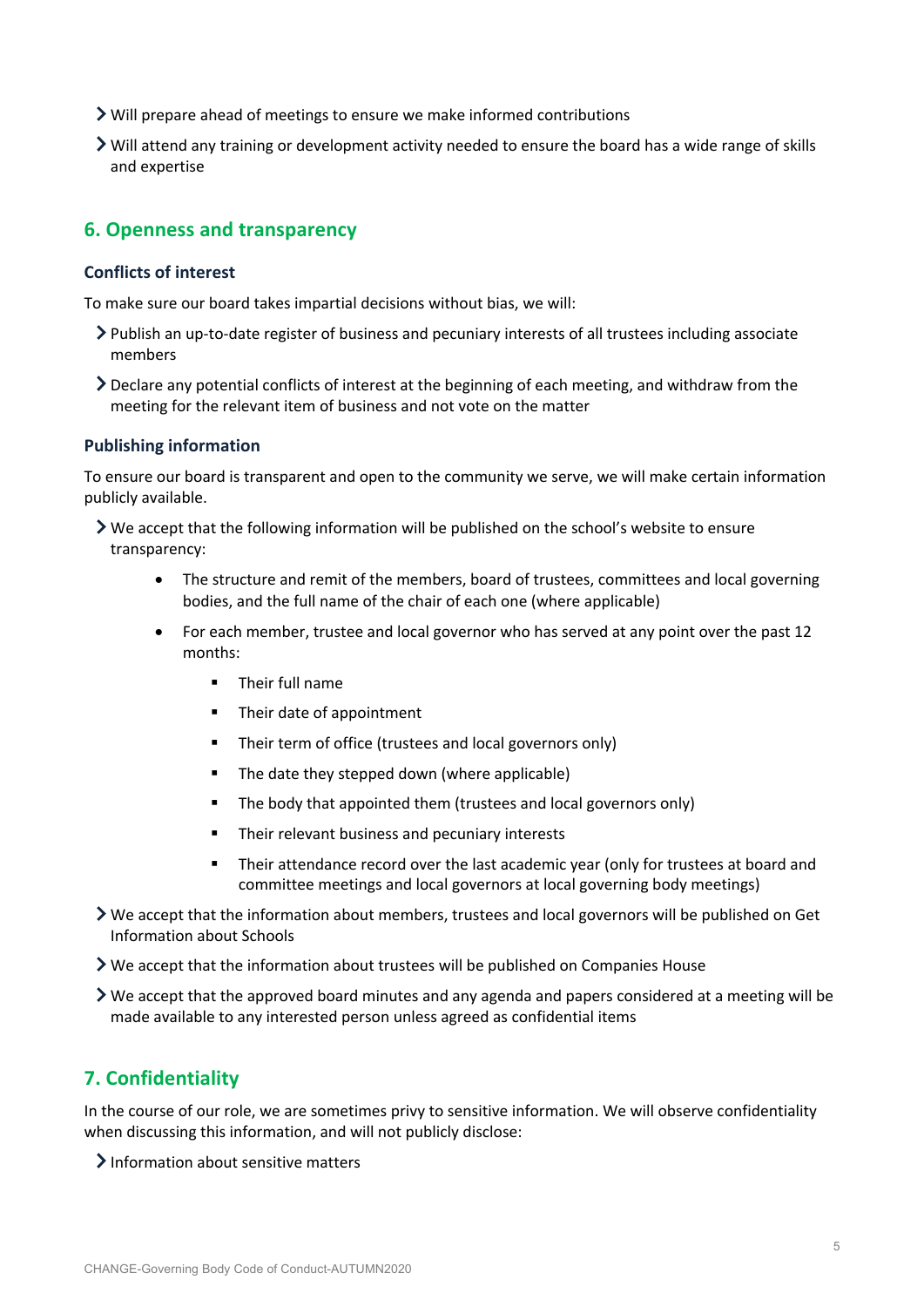Information about named individuals (such as staff, pupils and their parents)

Details of individual trustees' contributions in meetings or how they may have voted

Confidential information will never be:

- Disclosed to anyone without the relevant authority
- Used to humiliate, embarrass or blackmail others
- Used for a purpose other than what it was collected and intended for

Our commitment to confidentiality does not overrule our duty to report child protection concerns to the appropriate channel where we believe a child is at risk of harm.

We will continue to observe confidentiality after we have left office.

### **Breaches of confidentiality**

In the event of a breach of confidentiality, we will inform the chair as soon as possible who will investigate the matter further.

Trustees' understand that if they breach confidentiality, they may be suspended.

## **8. Data protection**

We will follow the trust's information security processes and measures and data protection policy when using, storing, sharing and disposing of personal data.

Our commitment to data protection does not overrule our duty to report child protection concerns to the appropriate channel where we believe a child is at risk of harm.

### **Personal data breaches**

We will inform the trust's data protection officer immediately if we believe that there has been a personal data breach.

## **9. Social media**

We will:

- Uphold the reputation of the trust at all times
- Maintain a professional presence online and carefully consider how we interact with the school community
- Review privacy settings regularly to make sure we are happy with the information about us that is publicly available
- Report any incidents of harassment we experience, or see towards trustees to the chair of trustees and the CEO

We will **not**:

- Accept friend requests from pupils and not join any private parent groups associated with the trust
- Disclose any information which is confidential or would breach data protection principles
- Make comments online about any members of the board, local governors or school community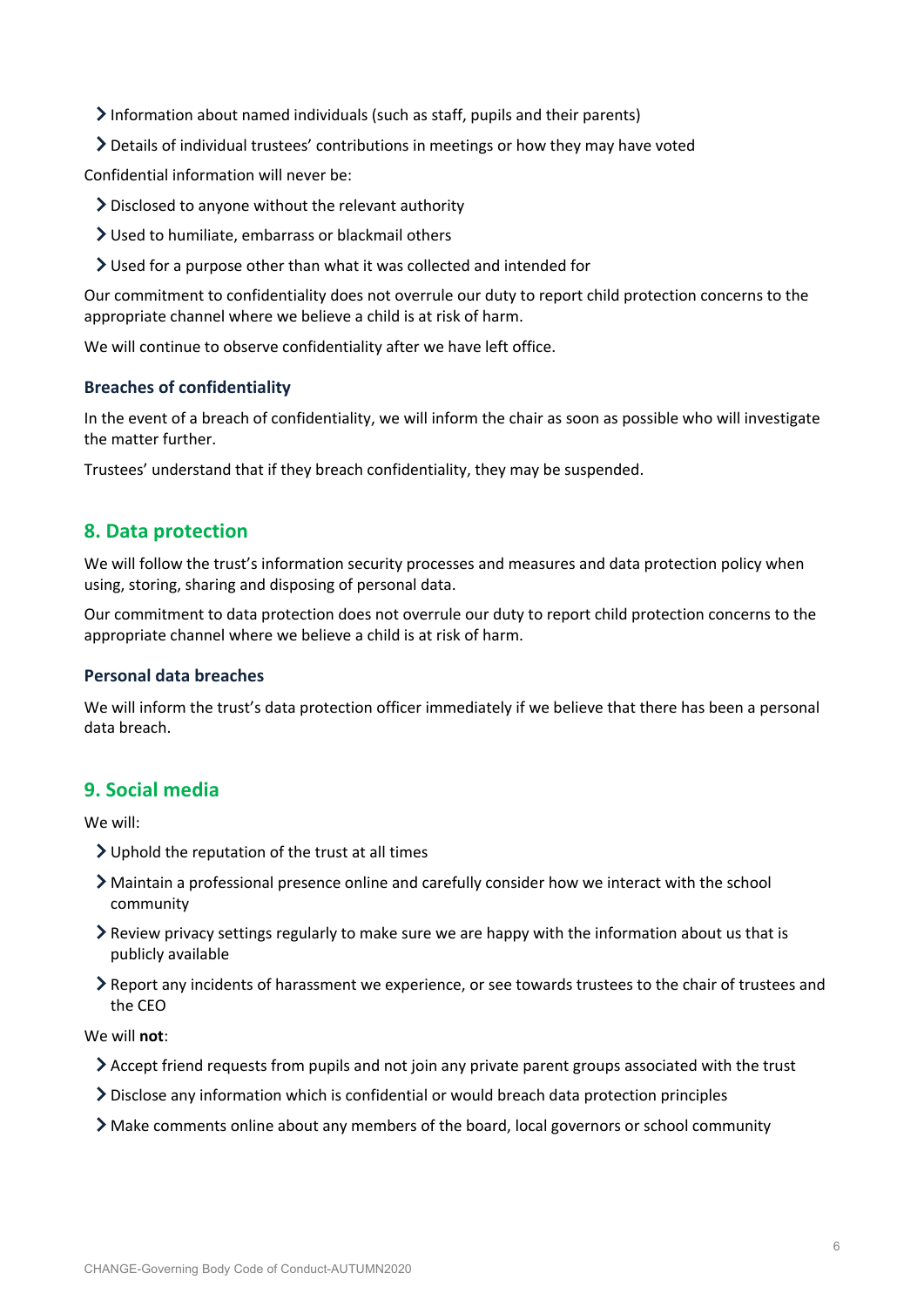Post any inappropriate/offensive language, images or comments on social media that may bring us or the trust into disrepute

# **10. Monitoring arrangements**

This code of conduct will be reviewed and agreed annually, upon significant changes to the law, or as needed. It will be ratified by the board of trustees.

# **11. Links with other policies**

This policy links with our policies on:

- $\sum$  Safeguarding
- Gifts and hospitality
- E-safety
- > Data protection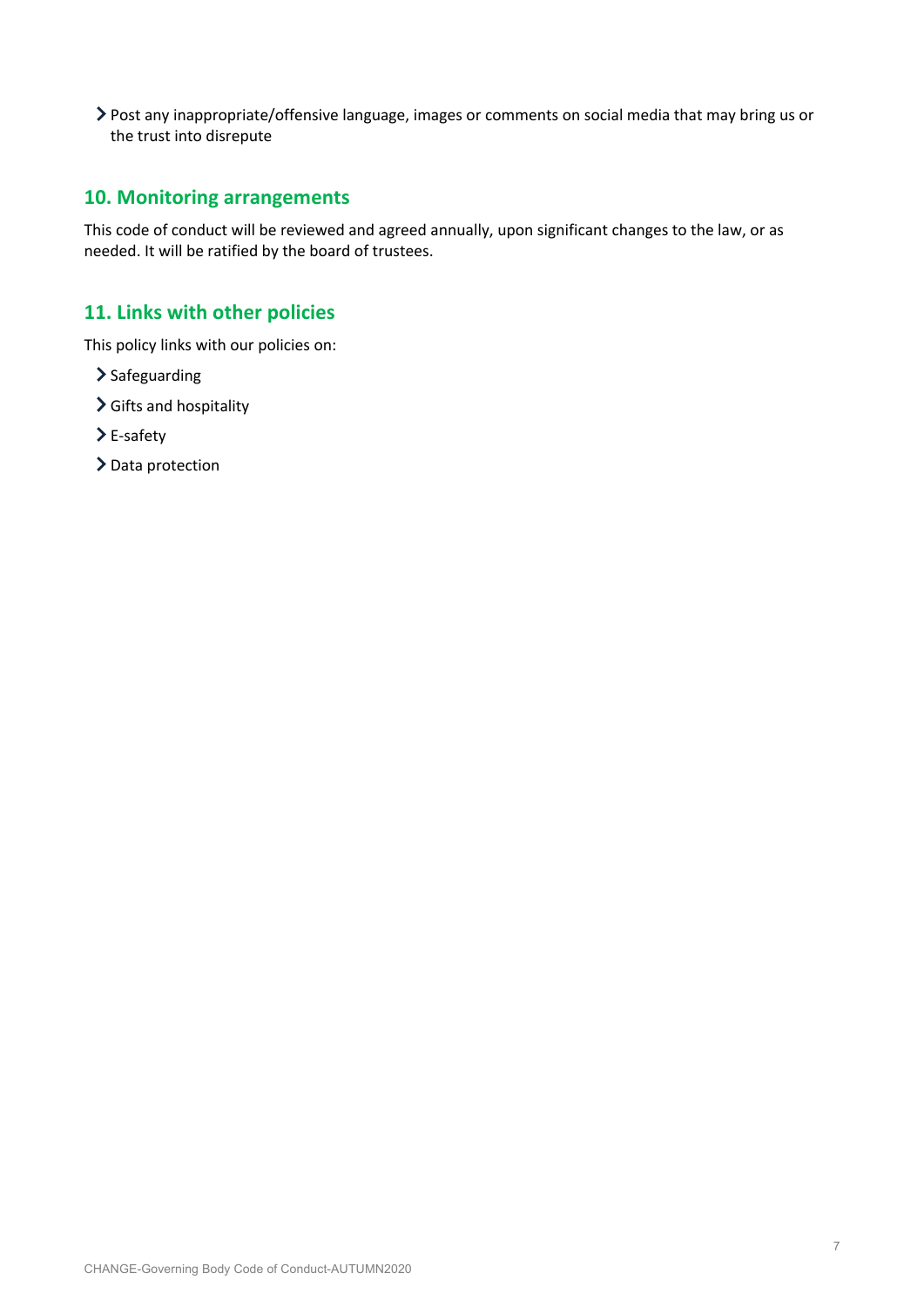# **Appendix 1: breaches of the code of conduct**

If we suspect a trustee has breached the code of conduct, we will follow this procedure:

- $\sum$  The chair will investigate
- The chair will hold a meeting with the trustee to discuss the issue. The trustee can bring a friend to the meeting. Another trustee will attend to corroborate any decisions
- $\triangleright$  If the situation doesn't improve, or there is another suspected breach, we will take action to improve the issue. This may involve:
	- Further meetings with the chair to reset expectations, based on this code of conduct
	- Support, mentoring or training for the trustee
	- Making sure the trustee withdraws from votes connected to any disputes they have been involved in
- If there is no improvement in the trustees' behaviour, the board of trustees will vote on a motion to suspend them for up to 6 months. This is a last resort and will not be used without the above steps being taken, except in exceptional circumstances

Trustees may be suspended if they:

- $\geq$  Have acted in a way that is inconsistent with the professional ethos of the board of trustees (including failing to undertake training appropriate to the role, whether or not directed to do so by the board) and
- Have brought, or is likely to bring the academy trust or the office of the trustee into disrepute

'Bringing the board into disrepute' may include, but is not limited to:

- $\geq$  Speaking out publicly against the school
- Being disrespectful to members of the school community
- Behaving inappropriately in a public forum, such as a PTA meeting or on social media

We may remove a trustee from office where:

- > There have been repeated grounds for suspension
- There has been serious misconduct. We will determine what counts as serious misconduct based on the facts of the case, but it will include any actions that compromise the 7 principles of public life, if sufficiently serious
- They display repeated and serious incompetence
- They have engaged in conduct aimed at undermining fundamental British values
- Their actions are significantly detrimental to the effective operation of the board, or their actions interfere with the operational efficiency of the trust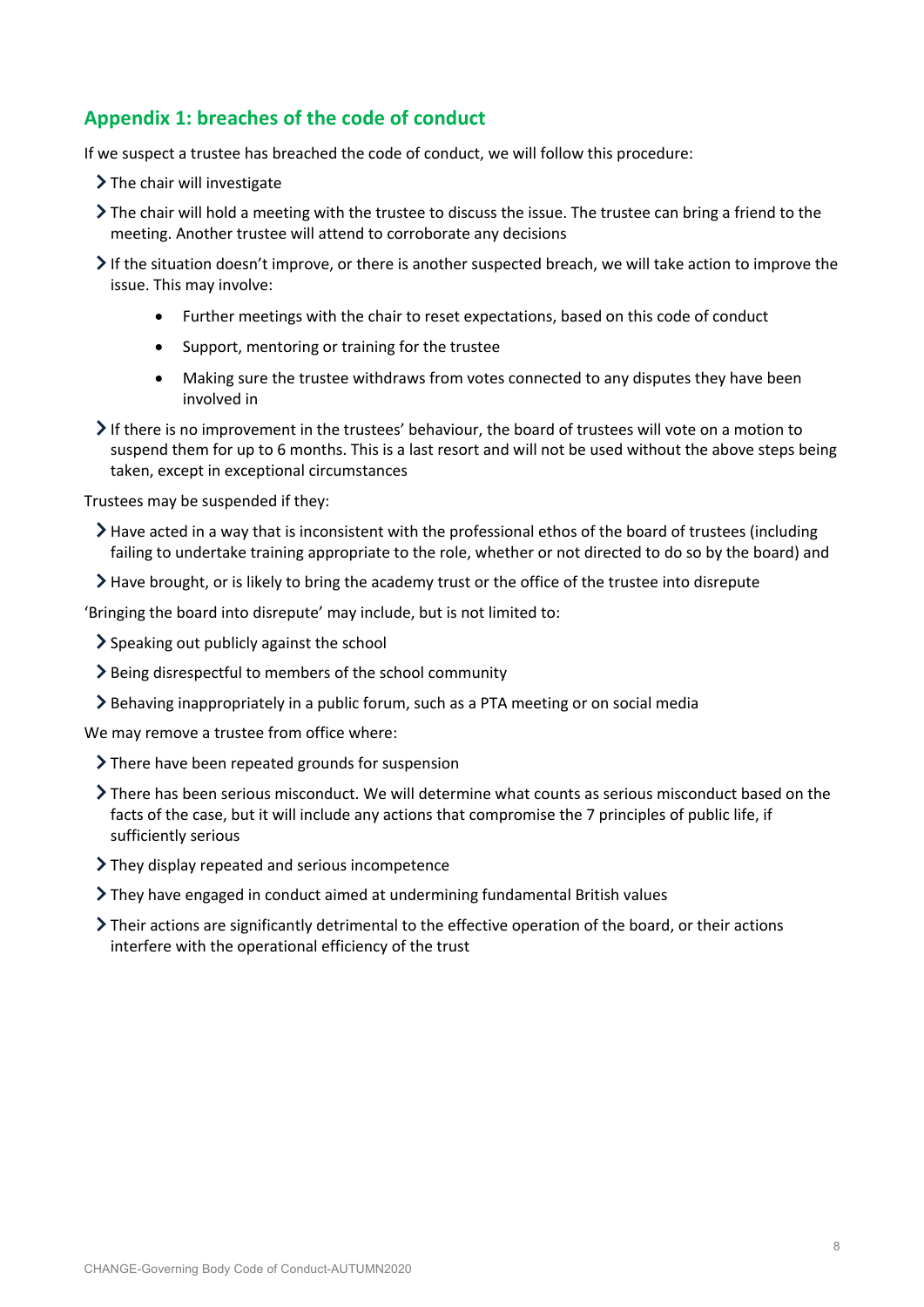# **Appendix 2: Vision, Purpose, Values and Ethos Statement**

### **Our Vision:**

### **"Aiming High – Changing Lives"**

To develop a sustainable, growing organisation that is based upon **mutual partnership** and **shared values** to ensure that all children within the Partnership get the best possible provision leading to the best possible educational and wider outcomes.

### **Our Purpose:**

| <b>HIGH PRINCIPLES</b>                                                                                                                                                                                                               | <b>CHILD-CENTRED</b>                                                                                                                                                                                                                                                                                                               | <b>SAFE &amp; SECURE</b>                                                                                                                                                        |
|--------------------------------------------------------------------------------------------------------------------------------------------------------------------------------------------------------------------------------------|------------------------------------------------------------------------------------------------------------------------------------------------------------------------------------------------------------------------------------------------------------------------------------------------------------------------------------|---------------------------------------------------------------------------------------------------------------------------------------------------------------------------------|
| We will operate in accordance<br>with our Articles of Association<br>and ensure that our VISION,<br>PURPOSE, VALUES and ETHOS are<br>at the heart of everything we do.                                                               | We will value children's creativity<br>and individuality, and listen<br>attentively to their views, opinions<br>and feelings.                                                                                                                                                                                                      | We will keep our children safe,<br>secure and cared for.                                                                                                                        |
| Aiming High - Changing Lives                                                                                                                                                                                                         | Everyone has the right to respect                                                                                                                                                                                                                                                                                                  | Everyone has the right to feel and<br>to be safe                                                                                                                                |
| <b>BRILLIANT CURRICULUM</b>                                                                                                                                                                                                          | <b>QUALITY OUTCOMES</b>                                                                                                                                                                                                                                                                                                            | <b>NEXT STEP READY</b>                                                                                                                                                          |
| We will ensure that high standards<br>in English and Mathematics are at<br>the heart of a creative curriculum<br>that equips children with the<br>knowledge and skills through<br>experience deep and profound<br>learning for life. | We will aim to provide first-rate<br>teaching in all lessons that enables<br>children to learn and achieve<br>extremely well.<br>We will support children's holistic<br>development and work hard to<br>overcome barriers to<br>achievement and build their self-<br>belief and self-confidence<br>Everyone has the right to learn | We will ensure that children leave<br>primary education ready, willing<br>and able to successfully take the<br>next step in their learning and the<br>next step in their lives. |
|                                                                                                                                                                                                                                      |                                                                                                                                                                                                                                                                                                                                    |                                                                                                                                                                                 |

### **Our Core Values:**

All our academies have shared Core Values that we expect to be demonstrable in everyone's attitudes, behaviours and actions:

- **HOPE** to be confident in our expectations of all that we can to achieve individually and together.
- **TRUST** to develop relationships that are built on reliability, openness, honesty and living out the Core Values.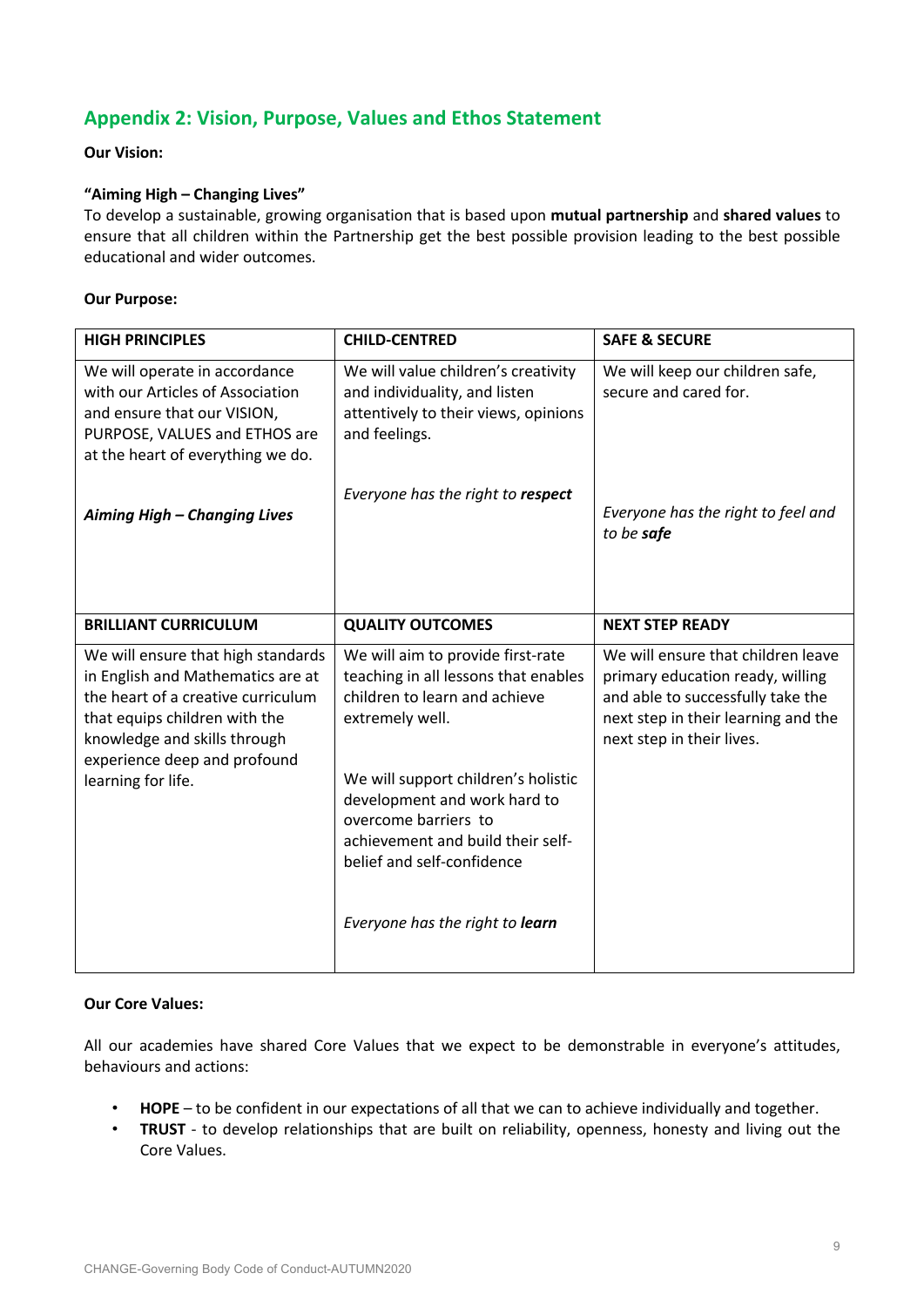- **RESPONSIBILITY** to have good judgment and the ability to make good choices and decisions.
- **RESPECT** to show positive consideration for people and the planet; to be kind, tolerant and understanding.
- **COURAGE** to have ability to try new things, overcome fear to undertake challenges; to be morally brave: being generous, fair, forgiving and compassionate.
- **PERSEVERANCE -** to show a 'growth mindset' despite difficulties, failures or obstacles; to seeing challenges as the opportunity to grow knowledge, skills and positive attitudes.

### **Ethos Statement:**

Our ethos is based around the adoption of "Three Rights" and contextualises our Purpose and Core Values.

- The Right to feel and to be **SAFE**
- The Right to **LEARN**
- The Right to **RESPECT**

### **The Right to feel and to be SAFE**

- $\checkmark$  We commit to making every school within CHANGE Schools Partnership a place where the children will feel and be safe.
- $\checkmark$  We will prepare children well to help them to stay safe for life beyond the school campus and online.
- $\checkmark$  We have a strong, child-centred staff team who will also show their own humanity.
- $\checkmark$  Our academies will be a relentlessly positive, safe and welcoming places to be; our staff will be both interesting and exciting. We will endeavour to sort out children's concerns and worries responding to what they say to us.

#### **The Right to LEARN**

- $\checkmark$  We will aim to provide first-rate teaching in all lessons and strive for excellence in everything that we do;
- $\checkmark$  We will ensure that high standards in English and mathematics are at the heart of a broad and exciting curriculum;
- $\checkmark$  Each academy will be an unthreatening place of mutual respect where the children will receive personalised learning and will feel valued.
- $\checkmark$  We will encourage the children and celebrate their successes and efforts through striving for the highest quality outcomes.
- $\checkmark$  We will ensure that children leave primary education ready, willing and able to successfully take the next step in their learning and the next step in their lives.

#### **The Right to RESPECT**

 $\checkmark$  Children will be greeted by a friendly face every day and our staff will model positive, respectful relationships to them.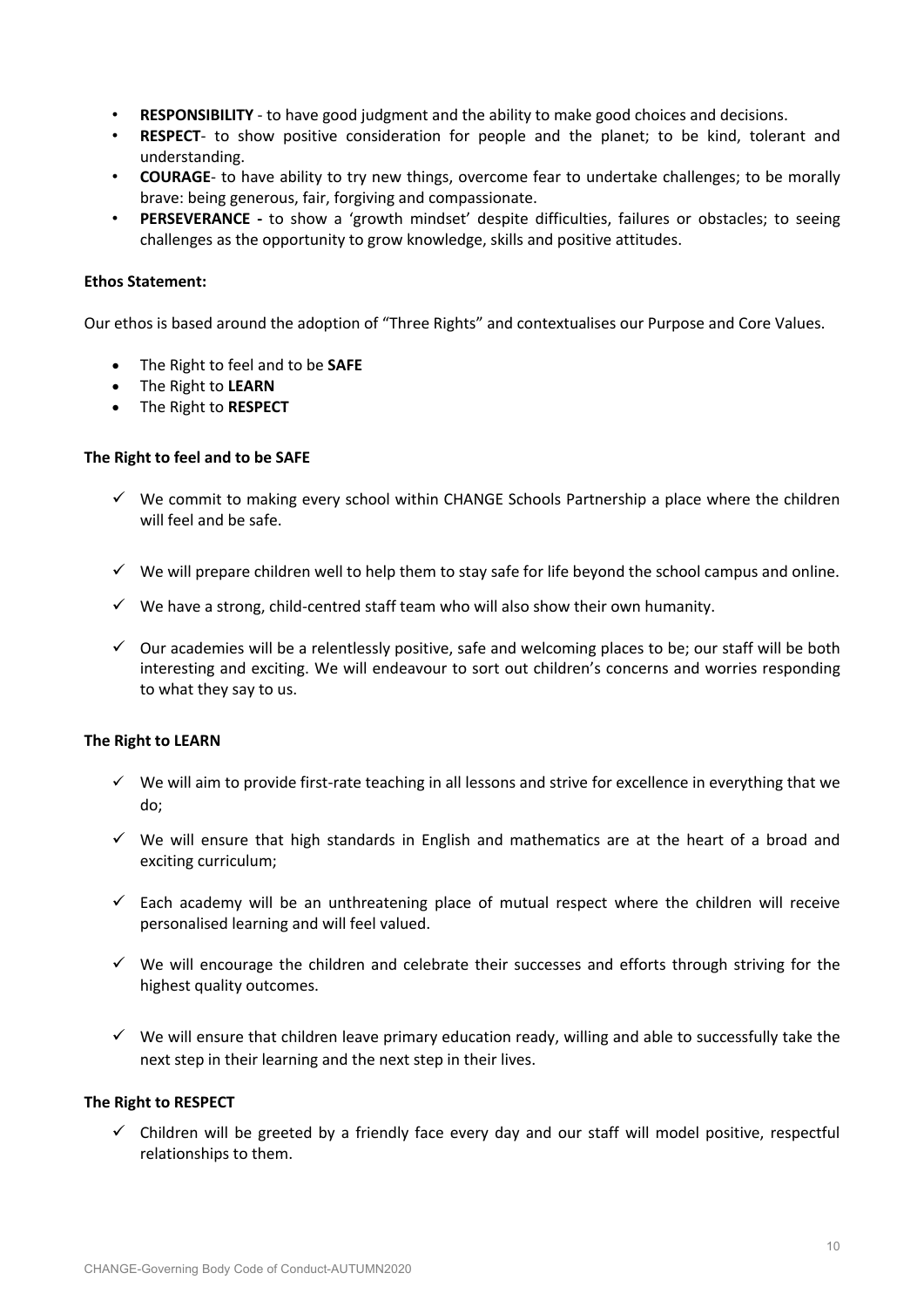- $\checkmark$  The children will be given time to talk and we will thank them for their efforts and attitude.
- $\checkmark$  We will show interest in the child and actively listen to them. The children will have a voice at whichever academy they learn at and we will provide a supportive environment for them to learn and grow as human beings.
- $\checkmark$  We will support children's holistic development and work hard to overcome barriers and build their self-belief and self-confidence;
- $\checkmark$  We will be fair and consistent to every children and our academies will be places where there are smiles seen and laughter heard.